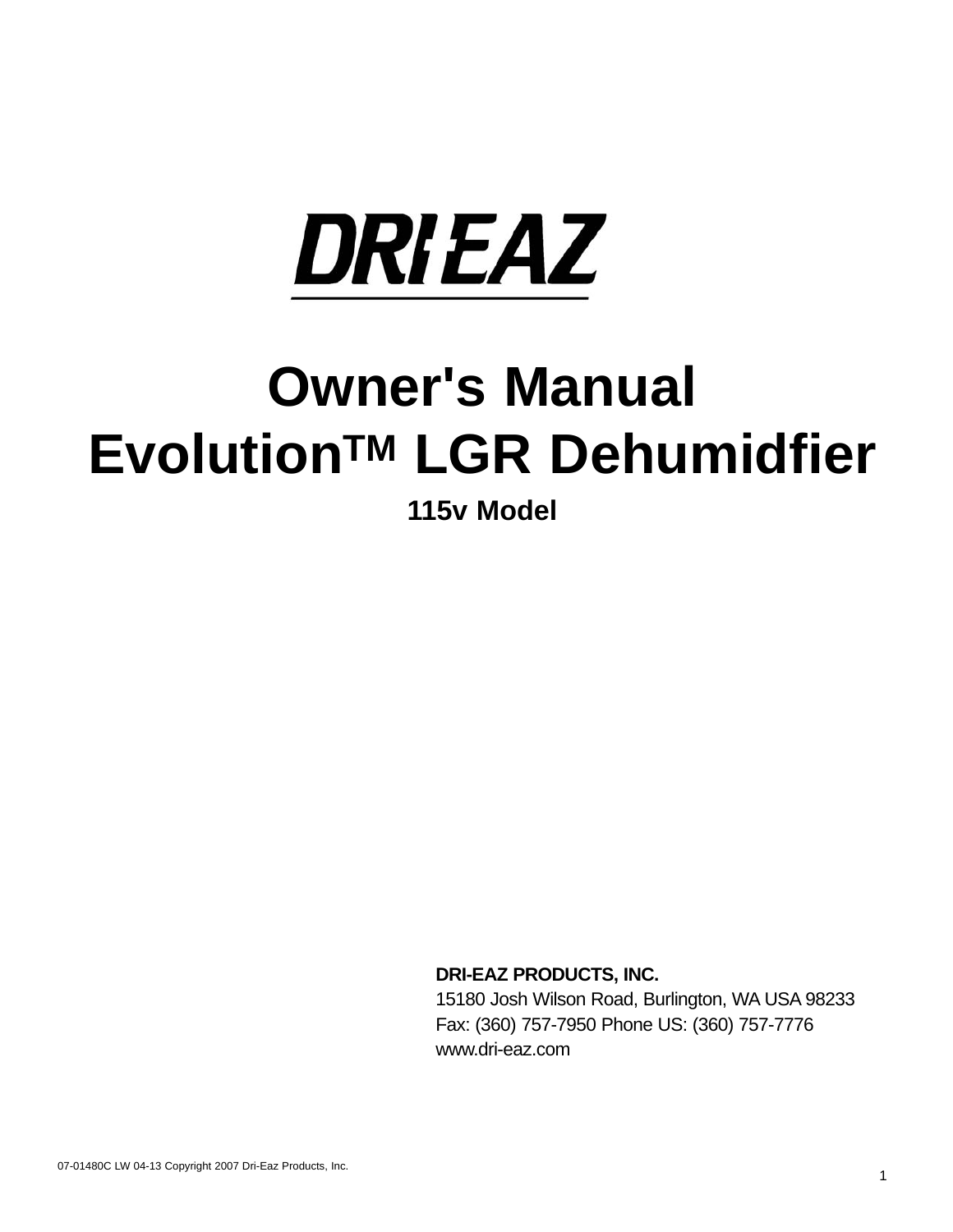## **Owner's Manual Dri-Eaz EvolutionTM LGR Dehumidfier**

#### **115-volt model**

## READ AND SAVE THESE INSTRUCTIONS



- directly into matching grounded receptacle.
- •Do not use adaptor
- Keep wiring and motor dry.
- •Do not operate in standing water
- •Do not operate in rain or snow.
- •If electrical components become wet, allow them to dry before using.

**Read and understand manual before use.**



Use a 115V, 3-prong grounded connection



Do not use with an adaptor

## **Use and Operation**

## **INTRODUCTION**

The Evolution LGR dehumidifier reduces humidity in enclosed structural environments by removing water vapor from the air. With proper use, the Evolution LGR can help dry wet materials like carpet, carpet pad, floors, walls, building contents and more. Using dehumidifiers may also prevent secondary damage caused by high humidity.

For best results, we recommend you use the Evolution LGR dehumidifer with Dri-Eaz TurboDryer airmovers. The airmovers speed evaporation by lifting moisture into the air.

## **HOW THE EVOLUTION LGR WORKS**

Dri-Eaz refrigerant dehumidifiers operate by pulling moist air in across a very cold evaporator core. The moisture condenses (freezes) on the coil. At intervals, the machine will go into defrost mode, warming the frost back to water. The water collects in a tray and leaves the unit through a drain hose or pump.

**IMPORTANT**: **Before moving the unit, make sure there's no water in the pump. See how to use the PURGE function under "How to Use the Touchpad Controller" on page 3.**

## **SETTING UP A DRYING AREA**

#### **Use in an enclosed space**

You should operate dehumidifiers in an enclosed area, as this creates a drying chamber. Close all doors, windows or areas that open to the outside to maximize the unit's water removal effeciency. Also, keep traffic though the drying chamber to a minimum.

#### **How to position the Evolution LGR dehumidifier**

• Place your Evolution LGR dehumidifier in the middle of a room away from walls

and contents

• Keep it away from anything that could prevent airflow into and out of the unit.



Illustration of proper dehumidifier placement 07-01480C LW 04-13 Copyright 2007 Dri-Eaz Products, Inc.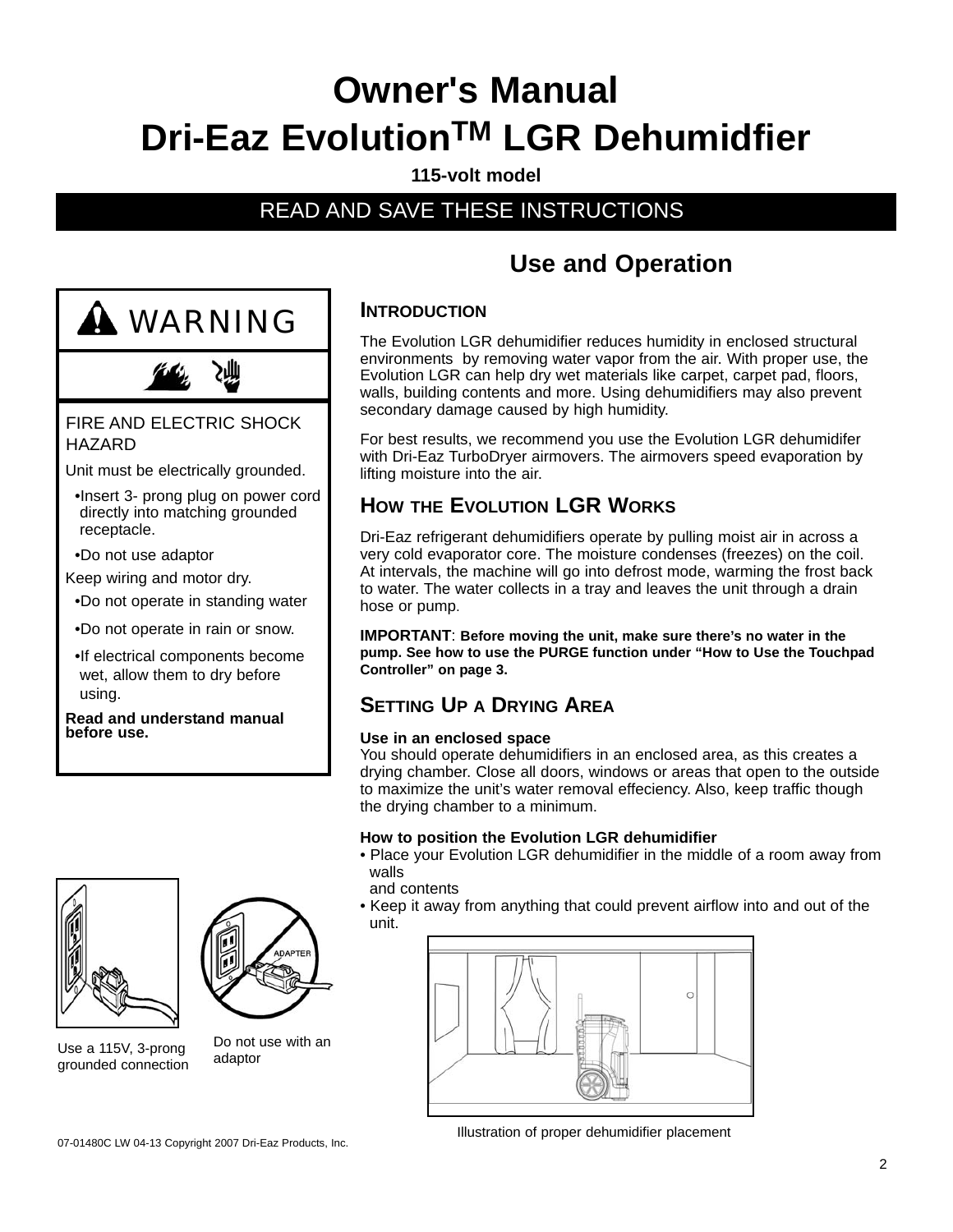## READ AND SAVE THESE INSTRUCTIONS

Diagram 1



**Evolution LGR**





Picture handle release

**Diagram 3**



Picture of hose release

#### **CAUTION**

#### **Dust can cause unit to overheat and shut down.**

Do not operate unit when dust or airborne particles are present, such as during sanding or spray-painting.

Inspect and clean coils frequently

**Read and understand manual before use.**

07-01480C LW 04-13 Copyright 2007 Dri-Eaz Products, Inc.

## **CAUTION**

Do not operate the Evolution LGR dehumidifier at temperatures above 90° F (32° C). This can cause damage to both the machine and the structure's contents. Over-dried materials (especially wood products) may crack, shrivel, or discolor. Use of a dehumidifier in high-heat conditions will reduce its effeciency and the life of the machine.

#### **Managing temperature rise**

Dri-Eaz dehumidifiers warm the air as they remove moisture. Optimal drying temperatures range from 68-85° F (20-29° C)

The most accurate way to monitor temperature is with a thermo-hygrometer; however, you can use an indoor/outdoor thermometer to gauge temperature- -just make sure it's located in the center of the room away from the airflow of the dehumidifier.

Maintain temperatures between 70-90° F (21-32° C) to ensure best performance and drying results. This may require the use of the building's HVAC (Heating or Air Conditioning) system. If there's no HVAC system, call a Dri-Eaz at 1-888-867-3235, and a Technical Specialist help you find an appropriate solution.

## **OPERATING YOUR EVOLUTION LGR DEHUMIDIFIER**

#### **Setup**

Place dehumidifier upright. If you transport the Evolution LGR in a horizontal position, set it upright (vertical) for at least 30 minutes before you turn it on. This is necessary because when the machine is horizontal, the oil from the compressor flows into the refrigerant coils reducing the ability of the dehumidifier to function.

#### How to unlock the handle

On the back of the Evolution LGR, just below the top you'll find the handle folded down into the unit. Locate the red lever, and pull it to the right. That releases the handle. Flip it up, and fold the red lever back into place to lock the handle into position (see Diagram 2)

#### Locate drainage system

The Evolution LGR pump connects to a plastic drainage hose. You'll find the hose on the hose wrap, located on the back of the unit (see Diagram 1). You can release the hose by flipping the top reel of the hose wrap down; simply pull exerting an outward force until you're able to twist it to the right (see Diagram 3). Twist it down 180°. This feature makes it easy to take off the entire hose quickly. Place the unattached hose end in a sink, drain, bucket- even outside; anywhere that water can drain out safely. If you use a bucket or contained receptacle for water collection, check it regularly.

#### CAUTION

Uncoil and straighten the entire drain hose. Do not leave any of portion of the hose coiled on the unit. Also check for kinks, or obstruction that would restrict the flow of water. Failure to do so may cause a water backup in the pump resulting in leakage.

#### Plug in electrical cord

Locate the electrical cord either on the top or back of the unit. The Evolution LGR dehumidifier runs on a 115-volt (15 amp) grounded outlet, which is standard in most homes.

If the unit experiences a loss of power, which can result from a power interruption or overheating, we recommend you let the unit sit off for five minutes before restarting. Otherwise it might shut off again.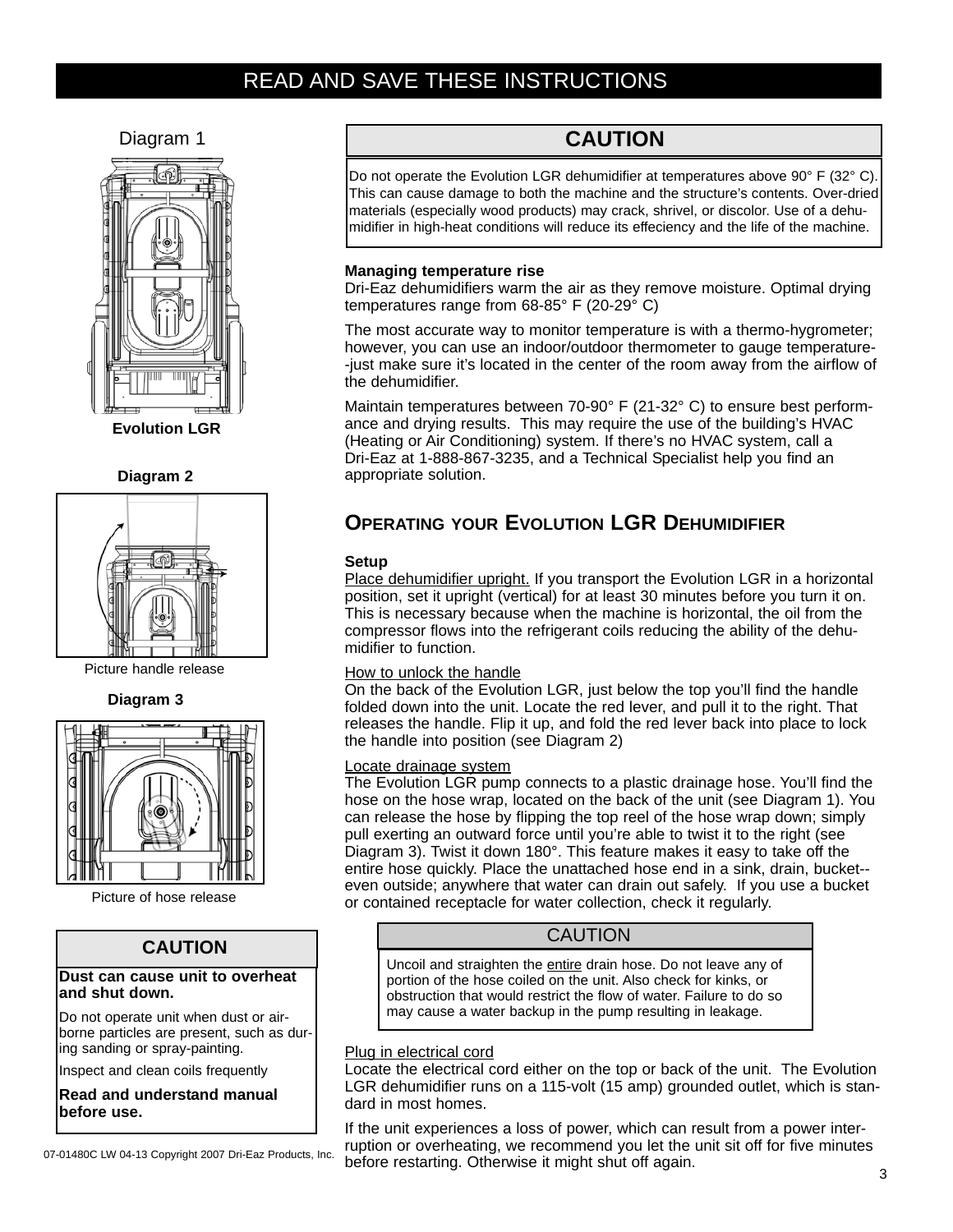

IIlustration of Touchpad

#### **HOW TO USE THE TOUCHPAD CONTROL KEYS**

The Touchpad on the Evolution LGR has one display and four keys. The normal display messages are:

**DEHUMIDIFIER OFF CMPRSR DELAY DEHUMIDIFIER ON PUMP PURGING TOTAL HRS DEFROST ON**

**JOB HRS GET SERVICE ERO1**

When you first plug in the unit, the touchpad display will cycle continuously through three messages: DEHUMIDIFER OFF, TOTAL HOURS, and JOB HOURS.



**ON-OFF.** Press the ON-OFF key to turn the unit on or off. When turning the machine on, usually the display reads CMPRSR DELAY and performs a numeral count down from a maximum of 60 seconds to 0. The compressor delay gives the machine time to warm up when needed. If you don't see a compressor delay countdown, the machine is ready to go. Once the unit completes the CMPRSR DELAY, the display reads DEHUMIDIFIER ON, and continues to cycle between TOTAL HOURS, JOB HOURS and DEHUMIDIFIER ON.

Press the ON-OFF key again to turn the unit off. The display will read DEHUMIDIFIER OFF.

**DISPLAY**. Press the DISPLAY key to stop the display at DEHU-MIDIFER ON or OFF, TOTAL HOURS, or JOB HOURS as it cycles. Press DISPLAY again to re-start the display cycle.

How to change the language display

**CAUTION** 

While in the change-language mode, pressing other keys can change the programming of the machine. Do NOT press other keys you're not instructed to press.

Use the DISPLAY key to change the display language. Follow these steps:

- 1. Start with the unit unplugged.
- 2. While holding down the DISPLAY key, plug the unit in. The display reads ENGLISH.
- 3. To change to FRANCAIS, DEUTSCH, or ESPANOL, press the DISPLAY key or the CLEAR key.
- 4. When the desired language is shown in the display, unplug the unit, and the language is set.



**CLEAR.** Press the CLEAR key to reset the JOB HOURS:

- 1. As the display cycles between DEHUMIDIFIER ON, JOB HOURS, OR TOTAL HOURS, press the DISPLAY key when JOB HOURS appears on the screen. That will make the display read JOB HOURS steadily.
- 2. Then press the CLEAR key to re-set the numerals to 00000.
- 3. Press DISPLAY again to re-start the display cycle.

*NOTE*: the TOTAL HOURS reading cannot be re-set.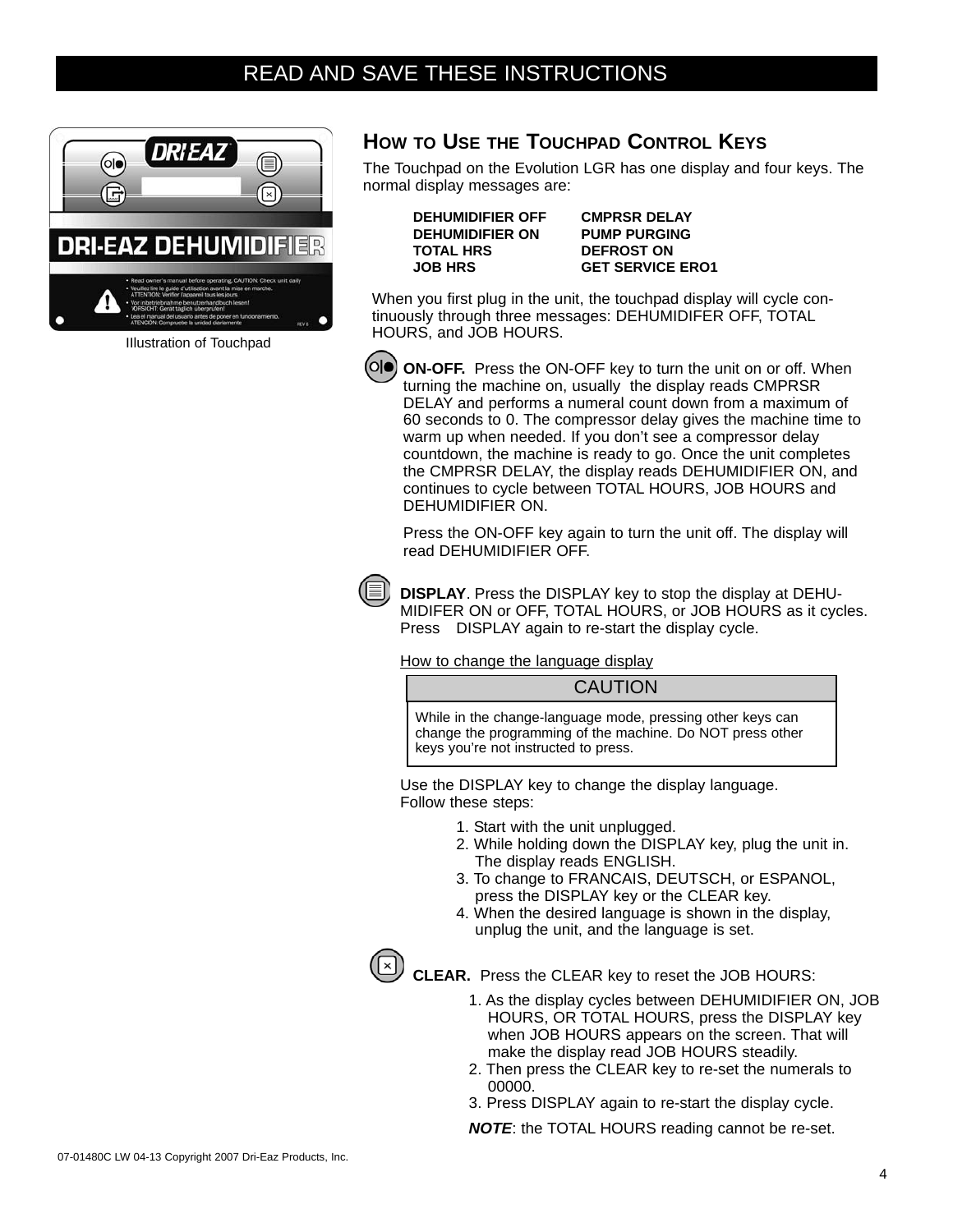## READ AND SAVE THESE INSTRUCTIONS



### Error Message Table

| IER<br> 1,2,3,5,<br>6 | Problem with electronic<br>control panel. Contact Dri-<br>Eaz Service at 888-867-<br>3235.     |
|-----------------------|------------------------------------------------------------------------------------------------|
| IER 4                 | Check the temperature or<br>sensor cable, contact<br>Service for instructions<br>888-867-3235. |
| ER <sub>8</sub>       | Check the touchpad key.<br>Press and release each<br>key several times.                        |
| ER <sub>9</sub>       | Check for obstructions or<br>kinks in the drain hose.                                          |



**PURGE.** Press the PURGE key to empty water from the pump reservoir. During normal operation, the pump purges automatically every six minutes, or whenever the reservoir is full. The display will read PUMP PURGING with a numeral countdown.

- To purge the pump manually:
- 1) Turn the power off using the OFF key, and let the unit sit plugged in for about 10 minutes. This allows water to drip from the coils.
- 2) Press PURGE to remove residual water.

#### Other displays

#### **Defrost Cycle**

During normal operation, the temperature sensor detects frost forming on the coils, causing a defrost cycle to start. The display will read DEFROST ON. Dehumidification stops during the defrost cylce. When the unit completes the cycle the display will return to DEHUMIFIER ON.

#### **Messages**

When the display menu shows the error message "GET SERVICE," followed by "ER01" or another numeral, follow these steps:

- 1. Unplug the unit and then plug it back in. This may re-set the electronics.
- 2. If that does not fix the problem, try the solution if one is listed in the "Error Message Table" to the left.
- 3. If that does not fix the problem, contact the Dri-Eaz Service Department at 888-867-3235.

## **Maintenance**

#### **WARNING** ΣЩΙ

#### **ELECTRIC SHOCK HAZARD**

Unplug any DrizAir dehumidifier before performing maintenance.

#### **MAINTENANCE INTERVALS**

#### **Before Each Use**

- Inspect the electrical cord for damage. Look for fraying, cuts, etc. Do not use the unit if you find any. Call Dri-Eaz for the nearest Service Center.
- Inspect filter. Look for accumulated dust and dirt that would restrict airflow through the filter into the unit. If any is visible, vacuum out the debris. Do not wash the filter, as it will reduce the effectiveness of the electrostatic material.

#### **IMPORTANT**: **Replace the filter whenever:**

- **It has been vacuumed clean 3 times**
- **It has been used on a mold remediation job**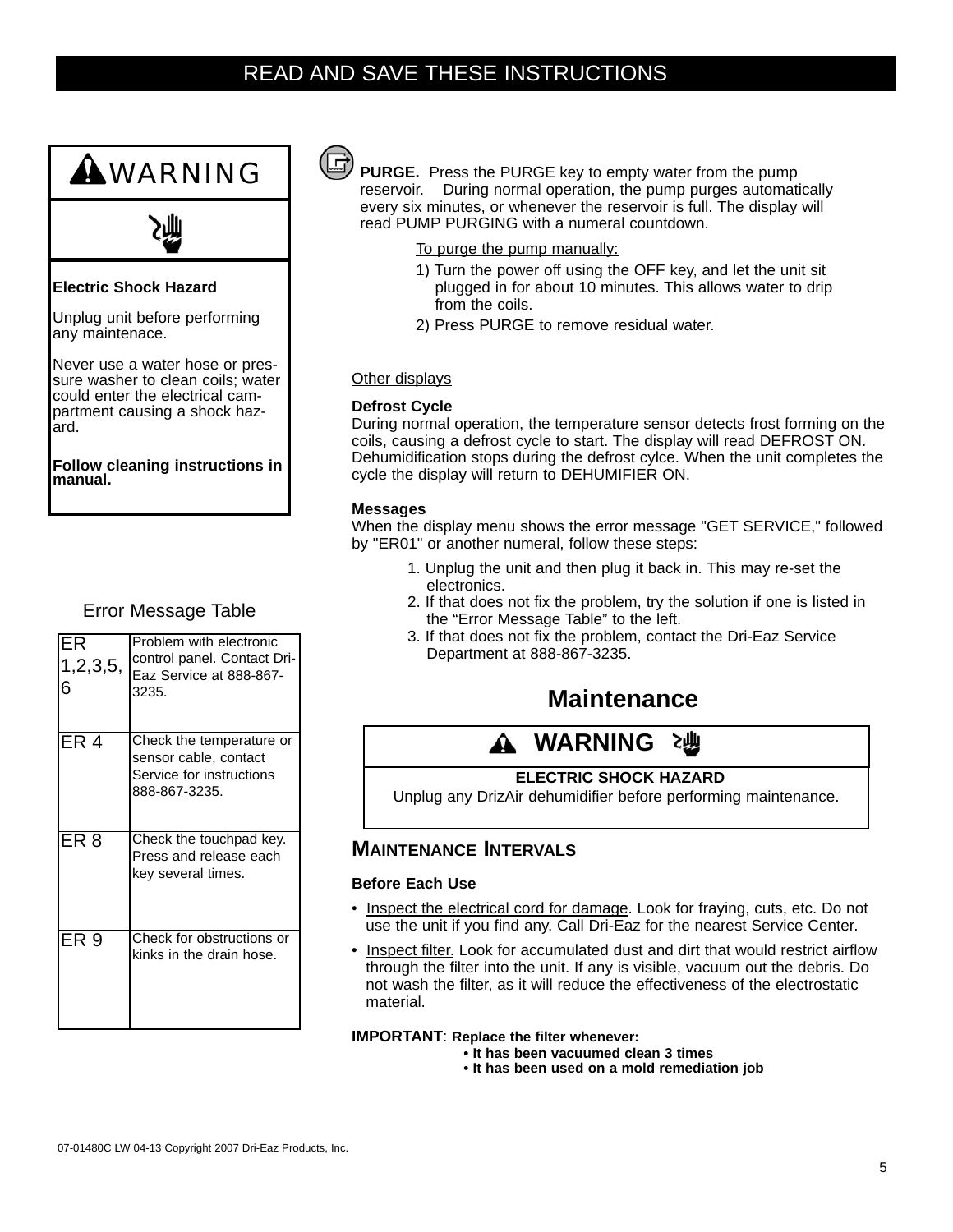## READ AND SAVE THESE INSTRUCTIONS

#### **Monthly**

Remove housing, in order to locate the coils, catch basin, float shaft, and drain hose.

- Check coils, and clean when visibly dirty. Dirty coils can cause the unit to over heat.
	- 1. Unplug unit
	- 2. Remove housing, locate coils and allow coils to dry if wet.
	- 3. Vacuum both sides of the coils until clean, being careful not to let the nozzle touch the fins; as that may cause damage by bending them.
	- 4. Remove dirt with an aluminum evaporator coil comb available from a refrigeration supply outlet. Follow product directions.
	- 5. If a sticky oil residue remains on the coils, use a squirt bottle to flush the coil using a small amount of detergent.
- Check catch basin tray, and clean when dirt and debris are present.
	- 1. wipe clean with a rag.
- Check drain hose.
	- 1. Look for obstructions. Disconnect and clear any debris present. 2. Reattach gravity drain hose.
- Inspect filter cover (this can be done without removing the housing).
	- 1. Vacuum off any visible dirt, or wash with mild soap and water.
	- 2. Let dry and put back in place.

#### **Annually**

Have the pump system inspected.

- 1. Call a the Dri-Eaz Service Department, and they'll help locate a Service Center near you 1-888-867-3235.
- 2. To inspect the pump system yourself, use the detailed instruction located at www.dri-eaz.com in the Service section. Once there, click "repairs" on the left menu and select **Trouble shooting a leaky pump.**  Be sure to follow the directions specific to the Evolution. If you have questions as you go through the process, call a Dri-Eaz Service associate for assistance at 888-867-3235.
- 3. To access the Evolution LGR pump, remove the four bolts located at the bottom of the unit. Use a 3/8 nut driver or socket (Diagrams 4 & 6).







Location of blower

#### **Diagram 6**



Pump removal, location of 4 bolts